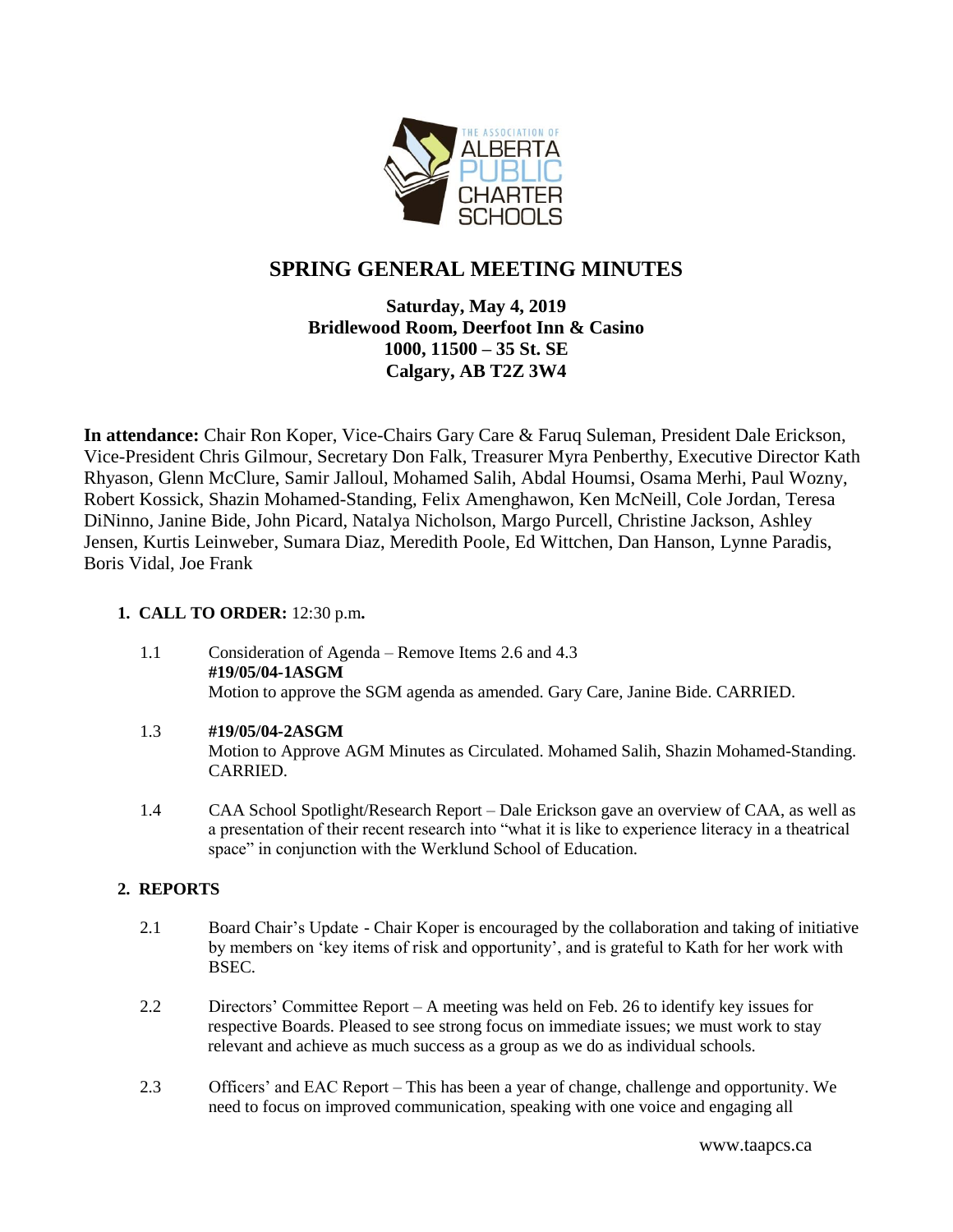stakeholders by being committed and engaged and promoting the cause of TAAPCS.

- 2.4 Financial Report Myra went over our Operating Statement and Statement of Financial Position. Interim financial information is available at all EAC meetings.
- 2.5 Correspondence List circulated with meeting agenda.
- 2.6 Committee Reports
	- 2.6.1 School Leadership Learning Initiative This initiative was not activated this year as it is a conference year.
	- 2.6.2 Awards and Recognition Report This committee has met twice in the past 12 months. Reminder that award nominations must be in by June 30.
	- 2.6.3 Board Professional Learning Report Ron proposed that PD follow the previous format: Board–sponsored fall and winter sessions in both north and south in which other area Directors are invited to participate. Please convey ideas to Robert Kossick or Margo Purcell by May 15.
	- 2.6.4 Communications Report Main aspects are external and internal communications, and speaking with one voice. Schools focused on pre-election activities; it is important now to follow up and build relationships. Although our consultant proposal did not fly, it nevertheless resulted in a renewed emphasis on the need for public awareness and being heard. We have reached out to the media, responded to news articles and questions and built some good relationship. The next step is to complete the Google Suites platform and improve the website.
	- 2.6.5 Conference Report Theme will be "Champions by Design" for this upcoming opportunity to celebrate our accomplishments and engage in professional dialogue. An exciting event (live band, art project, guest speaker) is being planned for the Thursday night for local attendees and those from out of town who will be arriving on Thursday. Friday morning will offer 3 or 4 sessions from which participants will choose two, and breakout sessions in the afternoon. The cost will be offset by conference reserves at \$25 per person. Please get your numbers to Dale asap so arrangements can be firmed up.
	- 2.6.6 Research Support and Promotion The Research Support and Promotion Committee has 2 new members in Dr. Eugene Kowch, U of C, and Dr. Belina Caissie, AB Education. TAAPCS involvement is designed to build our research capacity, support and dissemination to better inform policy and practice. Member research projects will be showcased at the October conference.

#### **3. BUSINESS ARISING**

## **4. NEW BUSINESS (& discussion)**

 4.1/2 Presentation of Budget 2019-2020 Kath Rhyason/Myra Penberthy **#19/05/04-3SGM** Motion to Approve Budget 2019-2020 as presented. Dan Hanson, Mohamed Salih. CARRIED.

Note: The budget presented in October will be somewhat revised and require a second motion.

 4.3 TAAPCS Presentation to Government – Two committees (Regulatory Revisions and Funding Equity) will meet to develop messages for government; time is of the essence. Kath will send out